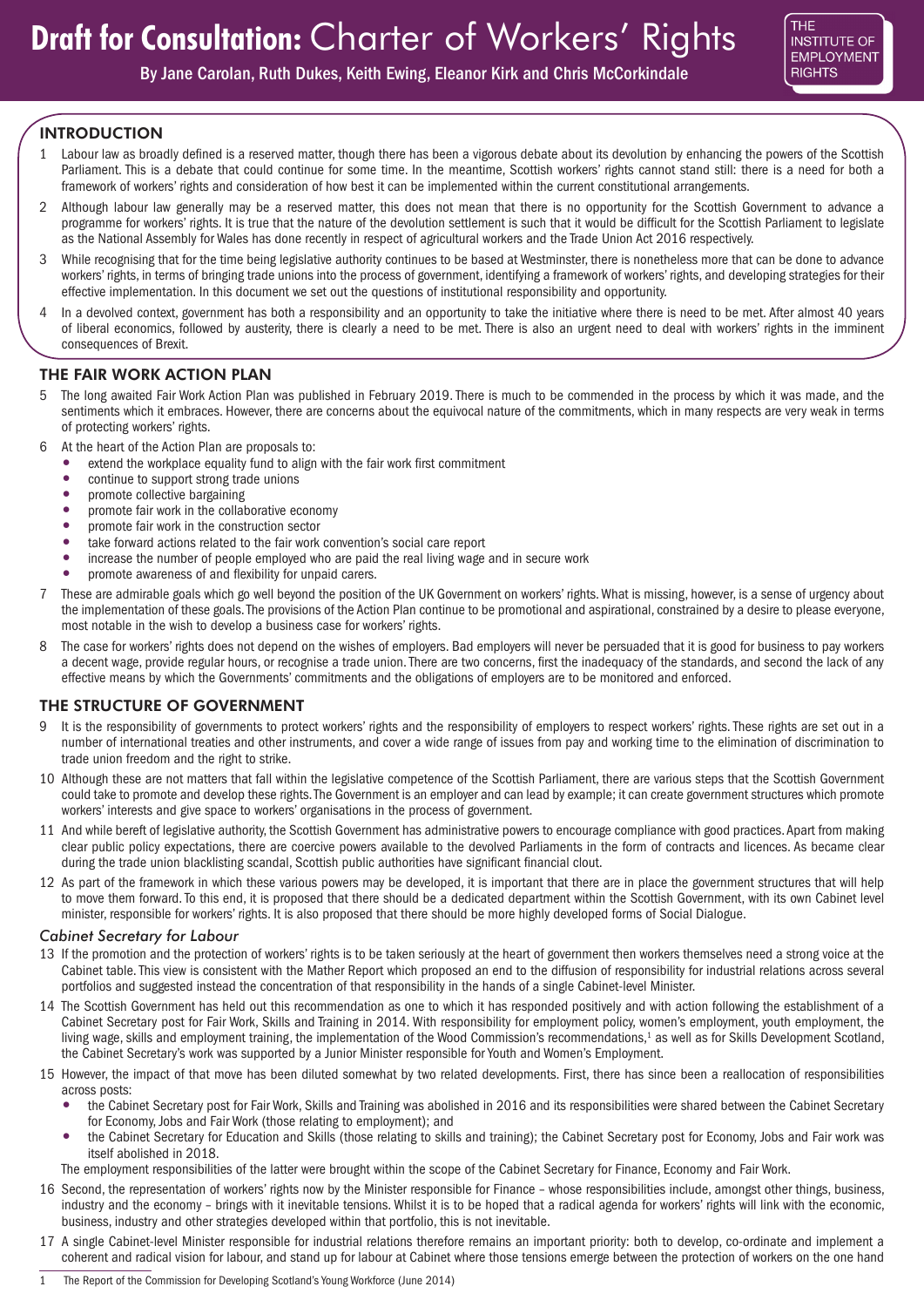and the economic, business and industry pressures that are represented by the Finance Secretary on the other.

### *Social Dialogue after Brexit*

- 18 A Memorandum of Understanding (MoU) in place since 2002, most recently restated in 2015, sets out the terms of a consultative relationship between Scottish Government and STUC.<sup>2</sup> It includes a commitment from the First Minister to meet with the STUC twice a year for the purpose of exchanging views and information about policy issues, and a further commitment from Cabinet Secretaries and Ministers to meet with the STUC, as necessary, to discuss specific issues around their portfolios. In addition, either may request an ad hoc meeting on a specific subject at any time.
- 19 Union representatives are also involved in various ways in the policy process at Government (and agency) level in Scotland and the UK. Both the STUC and individual trade unions serve on a variety of boards and public bodies with responsibilities in the fields of economic policy, employment policy, and skills and training. Below the level of the First Minister/STUC talks, however, the extent and quality of union involvement in policy formation can come to depend on relations between the unions and individual Ministers or civil servants. Unions can be excluded.
- 20 Moreover, none of these arrangements between the unions and Government could be said to amount to 'social dialogue' in the usual sense of the term, since they don't involve employers' representatives in consultation or negotiation with the unions. The Mather Report recommended that the approach encompassed in the MoU be expanded to involve employers, while acknowledging that 'Scotland's employer community … has displayed a degree of resistance to any policy engagement which could be construed as potentially impinging on managerial prerogative in the workplace'.
- 21 One of the consequences of Brexit is that the United Kingdom will cease to be part of the formal social dialogue procedures set out in the Treaty on the Functioning of the European Union (TFEU). This procedure has been productive in the past, and although it had fallen into disuse after the Euro financial crisis, active steps are now being taken to revive it. It would be open to the Scottish Government (as well as other devolved governments) to legislate for the establishment of a social dialogue framework. Brexit provides a compelling reason for this to be done.

# CHARTER OF WORKERS' RIGHTS: Part 1

22 This Charter represents an IER Scotland contribution to an ongoing debate on the future of labour law in Scotland. It aims to demonstrate how workers' rights should be used to create fair, just, secure, democratic and productive conditions of work which will diminish inequality and benefit the national economy.

### *Single Employment Status*

23 Everyone shall be protected by labour law, unless genuinely running a business on their own account. The distinction between employees and workers shall be abolished rather than 'clarified', and in the meantime employers shall not use false classifications of employment status. Everyone who works for a living shall be entitled to the protection of the State's labour laws, which set only minimum standards below which no one should fall. This includes not only the minimum wage and paid holidays, but also protection from unfair dismissal and redundancy, and all other employment rights.

### *Working Time and Zero Hours*

24 Every worker shall have the right to transparent and predictable working hours. Anyone who is requested or required to work more than the hours prescribed in the contract shall be given proper notice, paid overtime rates for doing so, and paid for cancelled shifts. This will address the problem of zero-hours contracts, and in doing so will build upon but go beyond EU proposals in the Draft EU Directive on the Employment Relationship designed to overhaul the current law on what information employers are required to provide employees at the start of the employment relationship.

### *Scottish Living Wage*

25 The Scottish Living Wage shall be set at the same rate as the national living wage, which the UK Labour Party proposes should be £10 per hour (Spring 2019). The living wage shall be the benchmark for both future legislation and collective agreements, with the aim being to establish a minimum weekly Scottish Living Wage, with overtime rates. The latter should be set by a process involving the Scottish Government and representatives of trade unions and employers in Scotland. The latter process shall require overtime rates to be set for those working in excess of their contractually prescribed hours.

### *Pay Equality – Race and Gender*

26 The Scottish Government and employers in Scotland shall take steps in conjunction with trade unions representing Scottish workers to identify and eliminate the gender and racial pay gap.

- In the private as well as the public sector, hiring practices, promotion procedures and compensation schemes shall be designed and assessed with this aim in mind.
- The Government, employers and unions shall act to ensure that workers are paid equal wages for equal work, regardless of sex, race, disability or any other protected characteristic.

Never again should it be necessary for a trade union to have to devote its time and resources, taking industrial action and/or legal action, in order to force an employer – in the public or the private sector – to respect the right of workers to equal pay.

### *Family and Carer Responsibilities*

- 27 The rights of workers with family and carer responsibilities cannot be met by any single, simple solution. The matter cuts deep into stereotyping of roles that needs to be confronted, the responsibility of the State properly to fund child and social care, and the role of employers to facilitate flexible working. Employment law thus has a role in this respect, as acknowledged by ILO Convention 156 (Workers with Family Responsibilities), which requires all steps possible to be taken to facilitate employment by workers with family and carer responsibilities. Building on existing legislation, this means
	- enhancing the right of workers with family and carer responsibilities to flexible working practices; and
	- strengthening the protection for women who are pregnant or have recently given birth from discrimination or dismissal.

### *Health and Safety at Work*

- 28 No worker should be required to face the risk of predictable injury or death, and no employer should be relieved of the obligation to provide effective health and safety standards. It has been some time since British law was the subject of detailed official scrutiny to determine whether it is still fit for purpose, while in the meantime the nature of the economy has changed and funding for enforcement has been cut. Pending the outcome of a long overdue strengthening of occupational health and safety law,
	- health and safety standards at both industry and company level shall be determined as a matter of collective bargaining, setting real world standards appropriate for the sector and enterprise involved;
	- employers shall recognise the right of access for 'roving' union safety representatives in the most remote and dangerous industries particularly construction and agriculture; and
	- workers' representatives should have the right of serving provisional improvement notices on employers and, where there is a serious and imminent risk, to stop the job, a power which should apply wherever the union has a member.

## *Protection of Wages*

29 There shall be greater pay transparency and an end to the use of intermediary pay-roll companies. Following the proposals in the backbench Workers (Definition and Rights) Bill 2017-2019, there will be full supply chain responsibility for unpaid wages, holiday pay and other benefits. Contractors must take greater care in the choice of sub-contractors, and following the precedent of the Posted Workers Regulations contractors must undertake to meet the liabilities of sub-contractors who flee without paying wages or other debts to their workers, subject to a defence of due diligence on the third party being sued.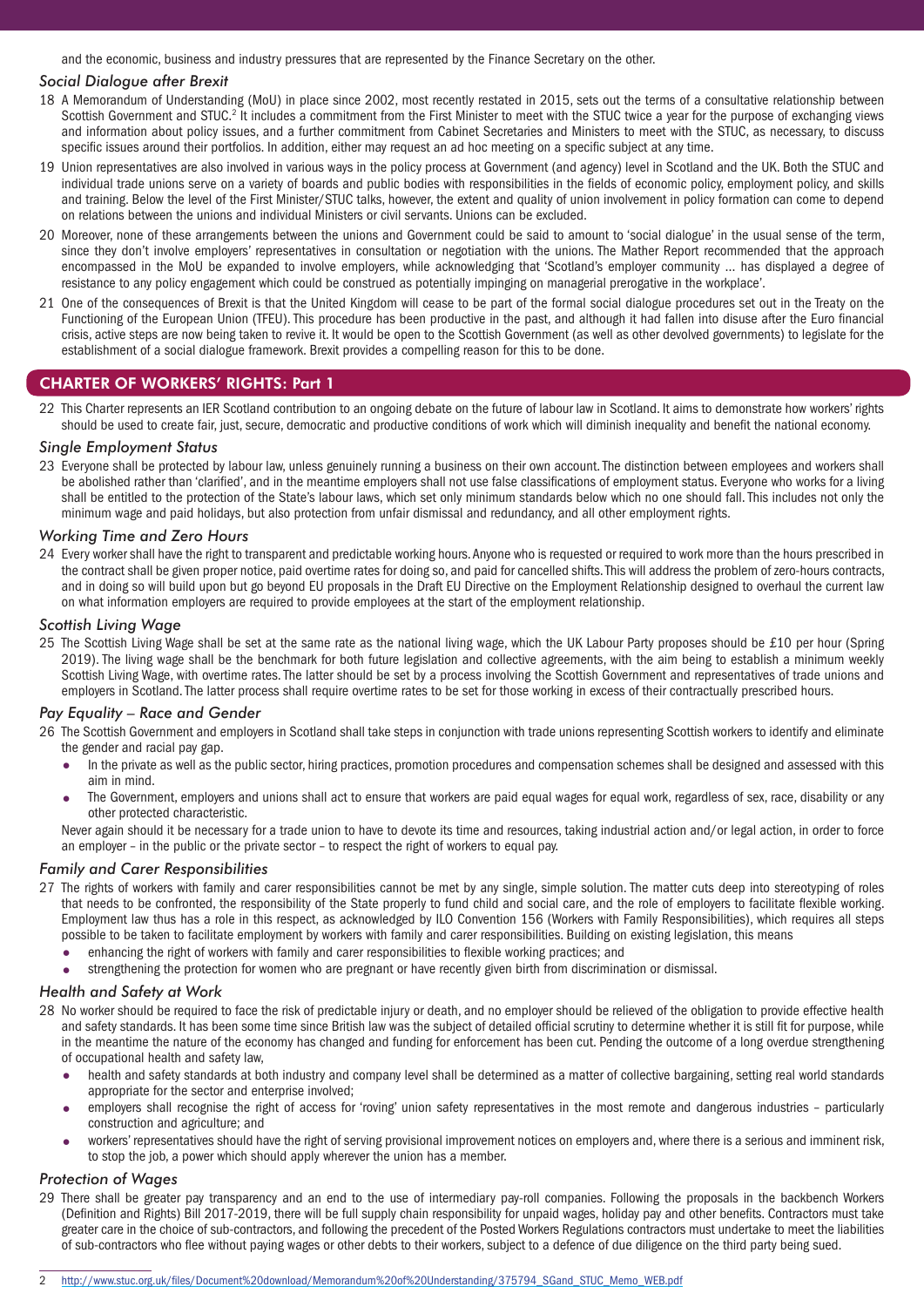## CHARTER OF WORKERS' RIGHTS: Part 2

30 Collective rights and collective bargaining have a central and crucial role in this Charter. It is now no longer in doubt that an efficient and productive economy is critically associated with strong workers' rights and high levels of collective bargaining coverage. Over and above the contribution that it can make to economic goals, collective organisation is a necessary condition both of workers' freedom and of a free society more generally. Strong trade unions and collective bargaining improve democracy, help to achieve social justice, and help to ensure respect for the rule of law and the international standards that the UK is bound by.

### *Freedom of Association*

31 Employers shall fully respect the right of their workers to form and join trade unions, and will not:

- participate in any formal or informal blacklisting of trade union activists,
- victimise trade union representatives at the workplace; nor
- engage in anti-union activities of any other kind, in accordance with ILO Convention 87.

In addition, trade unions shall have the right to appoint representatives at the workplace, and all employers shall fully respect the rights of workers' representatives as set out in ILO Convention 135 and ILO Recommendation 143. Special procedures shall be introduced to protect workers' representatives from dismissal.

### *Trade Union Access*

32 Trade union representatives shall have the right of access to a workplace on giving reasonable notice to the employer for the purposes of organising, Trade union representatives shall have the right of access to a workplace on giving reasonable notice to the employer for the purposes of organising, meeting and representing workers on any matter relating to their employment, in accordance with ILO Convention 135 and ILO Recommendation 143. The employer shall be under a duty to provide an opportunity for meetings to be held on the premises, in conditions which are reasonable and appropriate, and which respect (i) the autonomy of the trade union, (ii) the freedom of any worker to meet a trade union representative, and (iii) the confidentiality of the employer's business.

## *Trade Union Facilities*

- 33 Workers' representatives need protection from discrimination and dismissal, as well as access. But they also need facilities at the workplace, which have been cut back by the Westminster Government and subject to new statutory constraints in the Trade Union Act 2016. Building on ILO Convention 135 and ILO Recommendation 143, trade unions shall have the right to negotiate check off facilities with employers on whatever terms the parties deem appropriate, while trade union representatives at the workplace shall have the right to:
	- such time off with pay as is necessary for them to perform their duties
	- a dedicated private space to meet members individually and collectively
	- access not only to the establishment, but to all parts of an establishment to the extent necessary for the performance of functions; and
	- access to a secure email system protected from employer surveillance.

### *Trade Union Recognition*

34 Trade unions shall have the right to recognition by an employer in accordance with ILO Convention 98. To this end:

- a union will be entitled to recognition by demonstrating majority support either by membership or by petition or other evidence without the need for a ballot once recognised a union will be entitled to bargain collectively on all matters relating to the employment relationship and
- these rights shall be available only to independent trade unions. and not also to 'employee associations', as suggested by the Fair Work Agenda.
- It shall be open to trade unions and employers to negotiate supply chain agreements to impose obligations throughout the supply chain. The law should be changed to require such agreements and to remove impediments thereto.

## *Sectoral Collective Bargaining*

35 Terms and conditions of employment shall be set by a process of sector wide collective bargaining, in order to raise wages and improve working conditions across the economy as a whole. The provisions of sectoral agreements shall be binding on all employers in the sector, including private sector contractors in the case of out-sourced public services. All employers shall comply with all relevant collective agreements. It shall remain possible for employers and trade unions to improve upon sectoral terms and conditions by means of enterprise agreements between an employer and a recognised trade union. Sectoral bargaining is dealt with more fully in paras 41-44 below.

### *Right to Strike/Solidarity Action*

36 Workers and trade unions shall have the right to strike as an essential element in collective bargaining. That right shall be recognised in accordance with minimum standards set by international law to which the United Kingdom is a party, notably ILO Convention 87 and the European Social Charter of 1961. This means in part that the total ban on all forms of solidarity action should be lifted so that workers in Scotland are free again to register their support for workers in brutal regimes overseas. Scottish practice should recognise the principle of 'No Pasaran'.

## IMPLEMENTATION: Part 1

- 37 As pointed out, the Fair Work Agenda is based mainly on promotion and encouragement. There is, however, a need for a coercive element as well, if this is not simply to be a waste of time. It is not enough to encourage employers to comply with various standards: it is essential that they must be required to comply. The STUC has rightly advocated the use of 'procurement, government support and economic development to all to play a role in promoting collective bargaining coverage wherever possible'. There is, however, a notable lack of detail in the Fair Work Action Plan as to how this might be done. There is also an alarming lack of any effective means by which the Government's commitments and the obligations of employers are to be monitored.
- 38 Implementation it seems is to be by benchmarking by which employers get to mark their own homework, and more generally by a vague commitment of the Scottish Government to monitor progress. The following commitment will strike many as lamentable:

Building on the National Performance Framework and working with the Fair Work Convention, the Scottish Government will develop and adopt a set of indicators to measure progress in delivering a Fair Work Nation.

The Fair Work and Gender Ministerial Working Group will provide a challenge function to the action being taken.

The Scottish Government will also seek to provide the Scottish Parliament with annual reports on progress in embedding Fair Work via the Economy, Jobs and Fair Work Committee and the Finance Committee in respect of the Fair Work budget, with the first report being provided in March 2020.

- 39 Our proposals are different. It is true that much of the Charter of Workers' Rights proposed above can be implemented as a matter of legal obligation only by legislation, which is currently beyond the competence of the Scottish Parliament. But that is no excuse for inaction. Legislation is necessary only because companies fail to accept their responsibilities as set out in various international texts addressed specifically to companies as well as to States. To this end, the proposed Scottish Cabinet Secretary for Labour shall, in collaboration with trade union and employer representatives,
	- establish a register of employers which commit to the Charter and create a machinery for reporting and monitoring compliance by these employers. The model for this purpose would be the ILO monitoring machinery which requires States to submit regular reports about their compliance with the treaties by which they are bound, trade unions (and employers) having the right to comment on these reports.
	- Ensure that registration and compliance with those provisions of the Charter that can be made mandatory without legislation are a relevant consideration in public procurement and licensing decisions. To this end, the Scottish Government shall